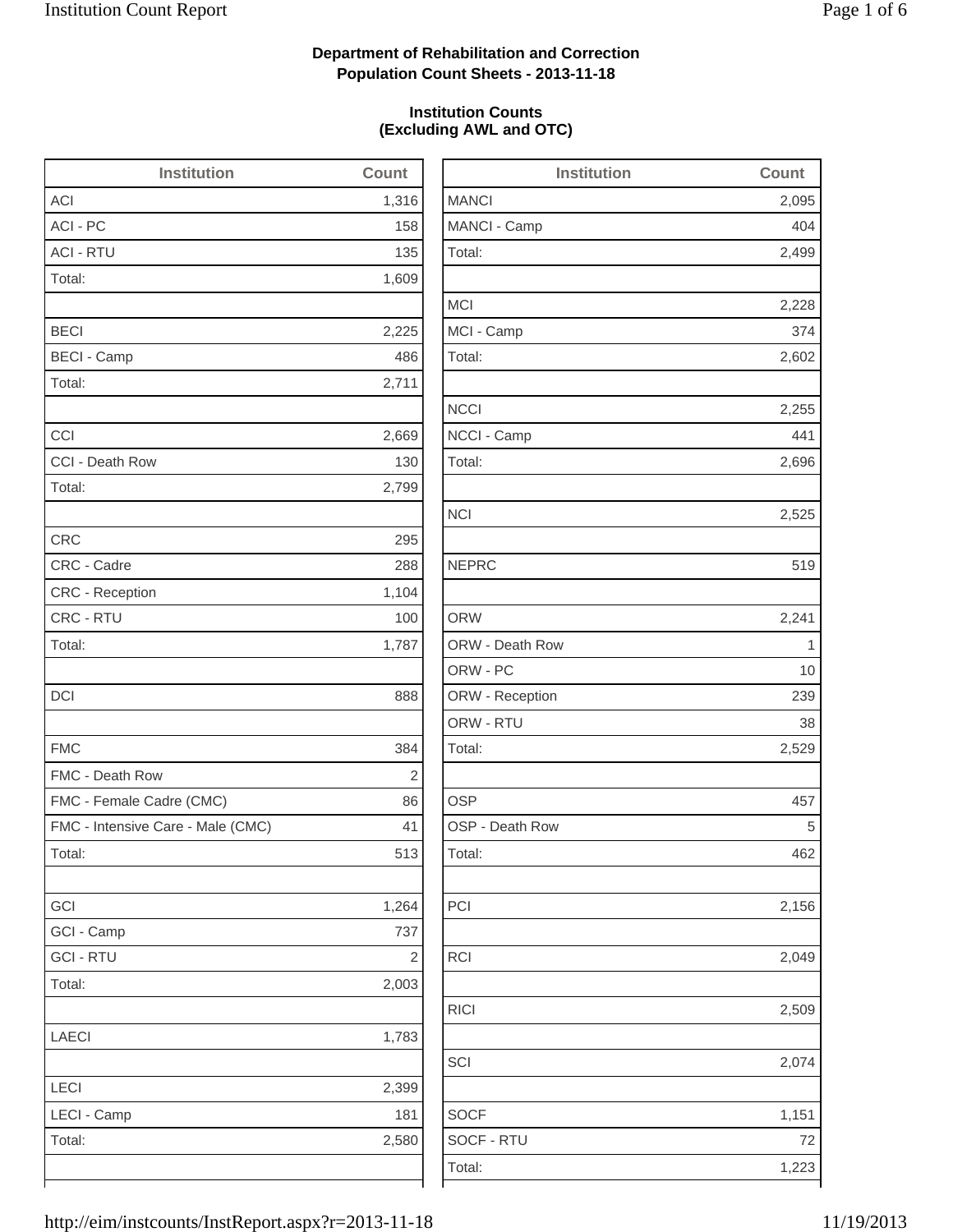## Institution Count Report Page 2 of 6

| <b>LOCI</b>              | 2,284 |
|--------------------------|-------|
|                          |       |
| <b>LORCI</b>             | 84    |
| <b>LORCI - Cadre</b>     | 218   |
| <b>LORCI - Reception</b> | 1,012 |
| Total:                   | 1,314 |
|                          |       |
| <b>MACI</b>              | 1,060 |
| <b>MACI - Minimum</b>    | 1,252 |
| MACI - Youth             | 23    |
| Total:                   | 2,335 |

|                  | <b>Total Population:</b> | 50,570 |
|------------------|--------------------------|--------|
|                  |                          |        |
| Total:           |                          | 1,406  |
| <b>WCI - RTU</b> |                          | 51     |
| <b>WCI</b>       |                          | 1,355  |
|                  |                          |        |
| <b>TOCI</b>      |                          | 1,193  |
|                  |                          |        |
| Total:           |                          | 1,522  |
| TCI - Camp       |                          | 435    |
| <b>TCI</b>       |                          | 1,087  |

\* The Total Population includes 37 Offenders with Reason Codes 30 & 31. \*\* The Total Population includes 23 Offenders with Reason Code 0A.

#### **Male Population by Security Level (Include AWL and Exclude OTC)**

|                        |                   | ,           |                |          |              |
|------------------------|-------------------|-------------|----------------|----------|--------------|
| <b>Security Level</b>  |                   | <b>Body</b> | <b>AWL</b>     | $(-OTC)$ | <b>Total</b> |
| Total Level 5          |                   | 117         | 0              | 0        | 117          |
| Total Level 4          |                   | 1,774       | 13             | 12       | 1,775        |
| Total Level 3          |                   | 11,698      | 135            | 96       | 11,737       |
| Total Level 2          |                   | 17,310      | 249            | 161      | 17,398       |
| Total Level 1          |                   | 15,436      | 202            | 117      | 15,521       |
| <b>Total Death Row</b> |                   | 137         | $\overline{2}$ | 2        | 137          |
|                        | <b>Total Male</b> | 46,472      | 601            | 388      | 46,685       |

#### **Female Population by Institution (Include AWL and Exclude OTC)**

|                          |             | (II)           |          |              |
|--------------------------|-------------|----------------|----------|--------------|
| <b>Institution</b>       | <b>Body</b> | <b>AWL</b>     | $(-OTC)$ | <b>Total</b> |
| <b>DCI</b>               | 888         | 12             | 10       | 890          |
| <b>FMC</b>               | 5           | 5              | 0        | 10           |
| FMC - Female Cadre (CMC) | 86          | $\overline{0}$ | 0        | 86           |
| <b>NEPRC</b>             | 519         | 15             | 8        | 526          |
| <b>ORW</b>               | 2,241       | 49             | 34       | 2,256        |
| <b>ORW - Death Row</b>   | 1           | 0              | 0        | 1            |
| ORW - PC                 | 10          | $\overline{0}$ | 0        | 10           |
| ORW - Reception          | 239         | $\mathbf 0$    | $\Omega$ | 239          |
| ORW - RTU                | 38          | $\overline{0}$ | 0        | 38           |
| <b>Total Female</b>      | 4,027       | 81             | 52       | 4,056        |
| <b>Total Population:</b> | 50,499      | 682            | 440      | 50,741       |

#### **Male Population by Institution: Security Level 5 (Include AWL and Exclude OTC)**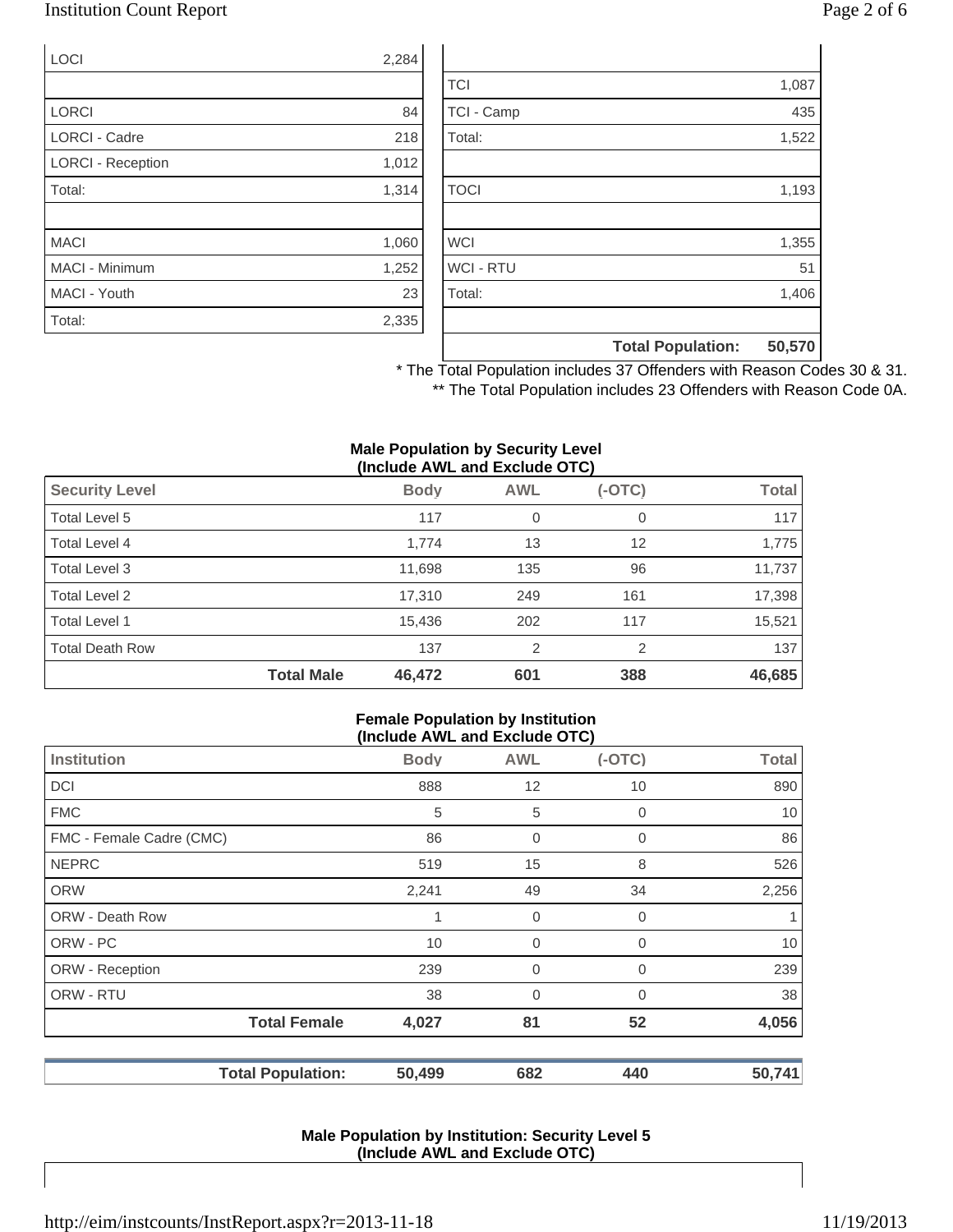# Institution Count Report Page 3 of 6

| Institution |                      | <b>Body</b> | <b>AWL</b> | $(-OTC)$ | Total |
|-------------|----------------------|-------------|------------|----------|-------|
| <b>OSP</b>  |                      | 114         |            |          | 114   |
| <b>SOCF</b> |                      |             |            |          | 3     |
|             | <b>Total Level 5</b> | 117         |            |          | 117   |

### **Male Population by Institution: Security Level 4 (Include AWL and Exclude OTC)**

|                      | <b>Body</b>    | <b>AWL</b>       | $(-OTC)$            | Total          |
|----------------------|----------------|------------------|---------------------|----------------|
|                      | $\mathbf{1}$   | $\mbox{O}$       | $\mathbf 0$         | 1              |
|                      | 6              | $\mathbf 0$      | $\mathbf 0$         | $\,6\,$        |
|                      | 3              | $\mathbf{1}$     | $\mathbf{1}$        | $\,$ 3 $\,$    |
|                      | 1              | $\mathbf 0$      | $\mathbf 0$         | 1              |
|                      | 20             | $\mathbf 0$      | $\mathbf 0$         | 20             |
|                      | $\,$ 3 $\,$    | $\mbox{O}$       | $\,0\,$             | $\sqrt{3}$     |
|                      | $\mathbf{1}$   | $\boldsymbol{0}$ | $\mathbf 0$         | $\mathbf{1}$   |
|                      | $\mathbf{1}$   | $\mathbf 0$      | $\mathbf 0$         | 1              |
|                      | 6              | 1                | 1                   | $\,6\,$        |
|                      | 57             | $\mathbf{1}$     | $\mathbf{1}$        | 57             |
|                      | $\overline{2}$ | $\mathbf 0$      | $\mathsf{O}\xspace$ | $\sqrt{2}$     |
|                      | $\mathbf{1}$   | $\mathbf 0$      | $\mathbf 0$         | $\mathbf{1}$   |
|                      | 338            | $\mathbf 0$      | $\mathbf 0$         | 338            |
|                      | 1              | $\mbox{O}$       | $\mathbf 0$         | 1              |
|                      | 25             | $\mathbf{1}$     | $\mathbf{1}$        | 25             |
|                      | 1,048          | $\,8\,$          | $\overline{7}$      | 1,049          |
|                      | 59             | $\mbox{O}$       | $\boldsymbol{0}$    | 59             |
|                      | 15             | $\mathbf 0$      | $\mathbf 0$         | 15             |
|                      | 183            | $\mbox{O}$       | $\mathbf 0$         | 183            |
|                      | $\mathbf 1$    | $\mathbf{1}$     | $\mathbf{1}$        | 1              |
|                      | $\overline{2}$ | $\mathbf 0$      | $\mathbf 0$         | $\overline{2}$ |
| <b>Total Level 4</b> | 1,774          | 13               | 12                  | 1,775          |
|                      |                |                  |                     |                |

### **Male Population by Institution: Security Level 3 (Include AWL and Exclude OTC)**

|                        | (INClUDE AVE AND EXCIUDE UT U) |            |          |              |  |
|------------------------|--------------------------------|------------|----------|--------------|--|
| Institution            | <b>Body</b>                    | <b>AWL</b> | $(-OTC)$ | <b>Total</b> |  |
| ACI                    | 28                             |            |          | 28           |  |
| ACI - PC               | 75                             | 0          | 0        | 75           |  |
| <b>BECI</b>            | 31                             | $\Omega$   | $\Omega$ | 31           |  |
| CCI                    | 14                             |            | 0        | 14           |  |
| CCI - Death Row        |                                | 0          | 0        |              |  |
| CRC                    | 75                             | 6          | 6        | 75           |  |
| CRC - Cadre            | 217                            | $\Omega$   | $\Omega$ | 217          |  |
| <b>CRC</b> - Reception | 742                            | 13         | 10       | 745          |  |
| CRC - RTU              | 81                             | 0          | 0        | 81           |  |
|                        |                                |            |          |              |  |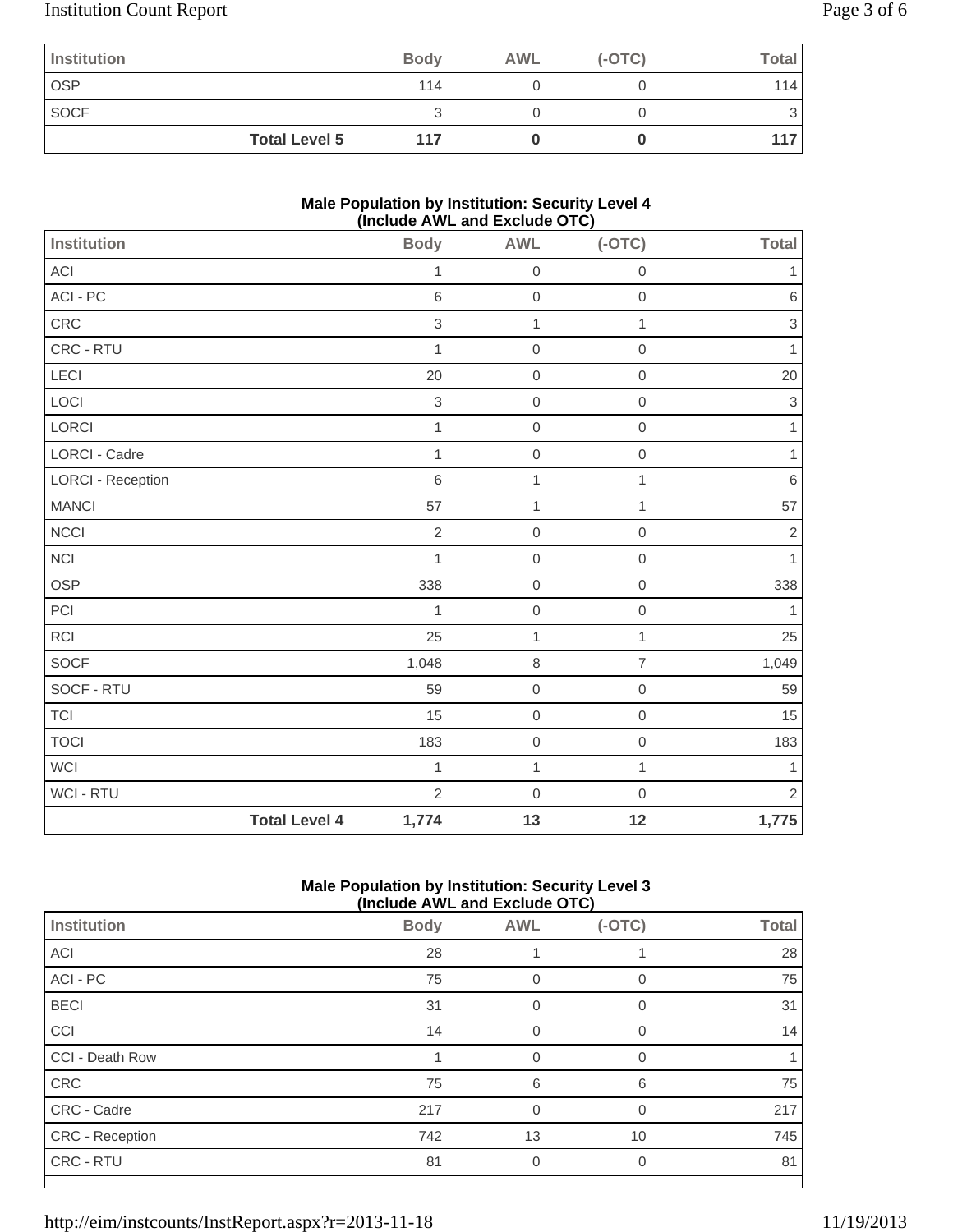# Institution Count Report Page 4 of 6

| <b>FMC</b>                        |                      | 12             | 1              | $\mathbf 0$         | $13$                     |
|-----------------------------------|----------------------|----------------|----------------|---------------------|--------------------------|
| FMC - Intensive Care - Male (CMC) |                      | $\overline{7}$ | $\mathbf 0$    | $\mathsf{O}\xspace$ | $\overline{\mathcal{I}}$ |
| GCI                               |                      | 5              | $\mathbf 0$    | $\mathsf{O}\xspace$ | $\overline{5}$           |
| <b>LAECI</b>                      |                      | 27             | $\mathbf 0$    | $\mathsf{O}\xspace$ | 27                       |
| LECI                              |                      | 2,289          | 16             | 14                  | 2,291                    |
| LOCI                              |                      | 19             | $\mathbf 0$    | $\mathsf{O}\xspace$ | 19                       |
| LORCI                             |                      | 25             | $\,6\,$        | $\,6$               | 25                       |
| <b>LORCI - Cadre</b>              |                      | 199            | $\mbox{O}$     | $\mathsf{O}\xspace$ | 199                      |
| <b>LORCI - Reception</b>          |                      | 451            | $\overline{4}$ | $\overline{4}$      | 451                      |
| <b>MACI</b>                       |                      | 10             | $\mbox{O}$     | $\mathsf{O}\xspace$ | 10                       |
| MACI - Youth                      |                      | 5              | $\mathbf 0$    | $\mathsf{O}\xspace$ | $\overline{5}$           |
| <b>MANCI</b>                      |                      | 1,939          | 24             | 17                  | 1,946                    |
| MCI                               |                      | 23             | $\mbox{O}$     | $\mathbf 0$         | 23                       |
| <b>NCCI</b>                       |                      | 16             | $\mathbf 0$    | $\mathsf{O}\xspace$ | 16                       |
| <b>NCI</b>                        |                      | 36             | $\,$ 3 $\,$    | $\mathsf{O}\xspace$ | 39                       |
| <b>OSP</b>                        |                      | 5              | $\mathbf 0$    | $\mathsf{O}\xspace$ | $\sqrt{5}$               |
| PCI                               |                      | 49             | 5              | $\mathsf{O}\xspace$ | 54                       |
| RCI                               |                      | 1,919          | 16             | 13                  | 1,922                    |
| <b>RICI</b>                       |                      | 13             | $\mathbf 0$    | $\mathbf 0$         | 13                       |
| SCI                               |                      | 12             | $\,8\,$        | $\overline{2}$      | 18                       |
| <b>SOCF</b>                       |                      | 100            | $\mathbf{1}$   | $\mathbf{1}$        | 100                      |
| SOCF - RTU                        |                      | 13             | $\mathbf 0$    | $\mathsf{O}\xspace$ | 13                       |
| TCI                               |                      | 944            | 13             | $\overline{7}$      | 950                      |
| TCI - Camp                        |                      | $\mathbf{1}$   | $\mathbf 0$    | $\mathsf{O}\xspace$ | $\mathbf{1}$             |
| <b>TOCI</b>                       |                      | 969            | $\mathsf g$    | 8                   | 970                      |
| WCI                               |                      | 1,297          | $\mathsf 9$    | $\overline{7}$      | 1,299                    |
| WCI - RTU                         |                      | 49             | $\mathbf 0$    | $\mathsf{O}\xspace$ | 49                       |
|                                   | <b>Total Level 3</b> | 11,698         | 135            | 96                  | 11,737                   |

### **Male Population by Institution: Security Level 2 (Include AWL and Exclude OTC)**

| $(110100C)$ and the column $(010)$ |                |                  |                |              |  |  |
|------------------------------------|----------------|------------------|----------------|--------------|--|--|
| Institution                        | <b>Body</b>    | <b>AWL</b>       | $(-OTC)$       | <b>Total</b> |  |  |
| ACI                                | 562            | $\overline{4}$   | 2              | 564          |  |  |
| ACI - PC                           | 56             | $\boldsymbol{0}$ | 0              | 56           |  |  |
| <b>ACI - RTU</b>                   | 92             | 1                | $\overline{0}$ | 93           |  |  |
| <b>BECI</b>                        | 1,424          | 26               | 16             | 1,434        |  |  |
| <b>BECI</b> - Camp                 | $\overline{4}$ | $\mathbf 0$      | $\mathbf 0$    | 4            |  |  |
| CCI                                | 1,843          | 24               | 15             | 1,852        |  |  |
| CRC                                | 96             | 3                | 3              | 96           |  |  |
| CRC - Cadre                        | 60             | $\mathbf 0$      | $\mathbf 0$    | 60           |  |  |
| <b>CRC</b> - Reception             | 209            | 7                | 6              | 210          |  |  |
| CRC - RTU                          | 12             | $\mathbf 0$      | $\mathbf 0$    | 12           |  |  |
| <b>FMC</b>                         | 15             | $\overline{0}$   | $\mathbf 0$    | 15           |  |  |
|                                    |                |                  |                |              |  |  |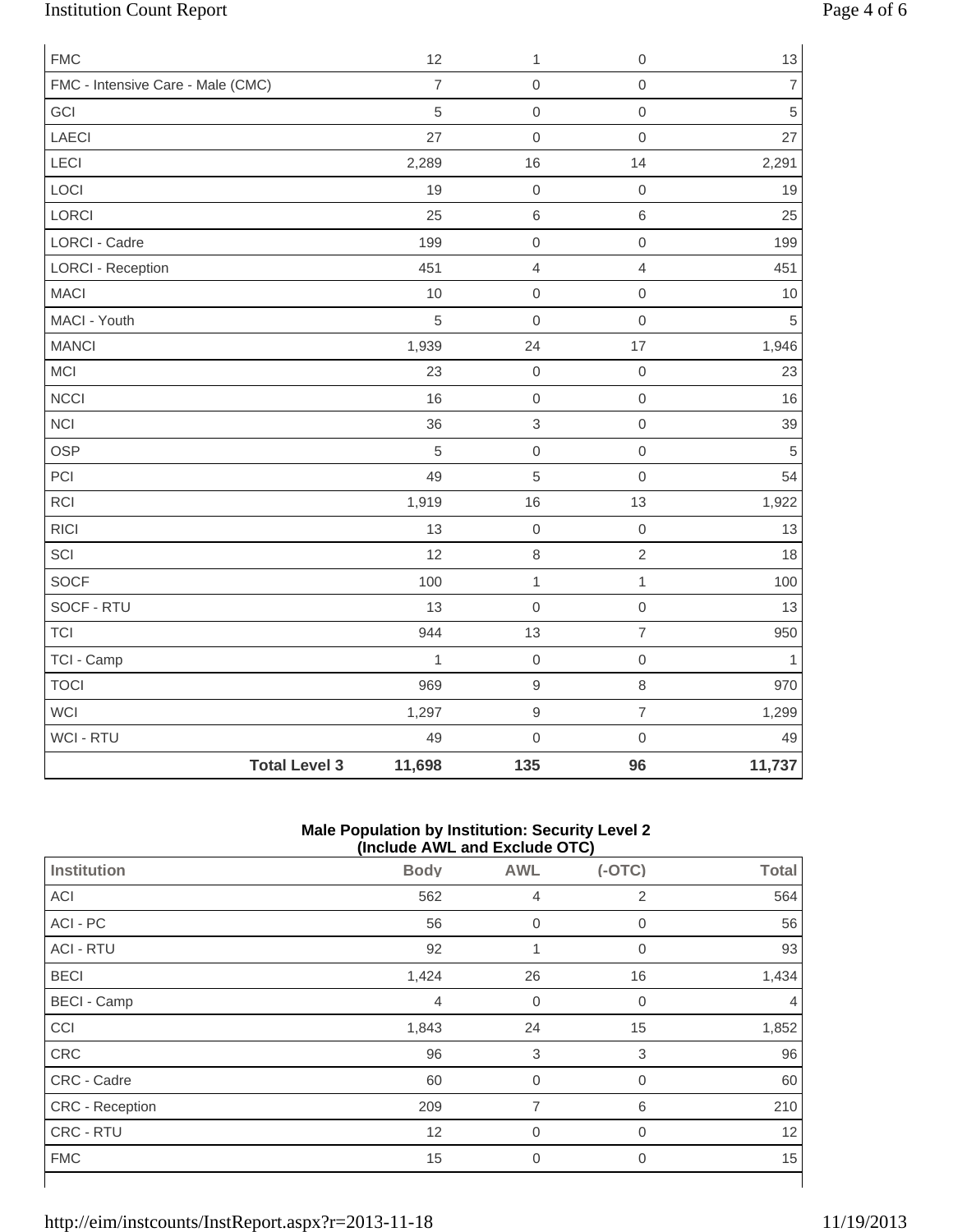# Institution Count Report Page 5 of 6

| FMC - Intensive Care - Male (CMC) |                      | 19           | $\boldsymbol{0}$ | $\mathbf 0$         | 19           |
|-----------------------------------|----------------------|--------------|------------------|---------------------|--------------|
| GCI                               |                      | 777          | 4                | $\overline{2}$      | 779          |
| GCI - Camp                        |                      | $\mathbf{1}$ | $\mathbf 0$      | $\mathbf 0$         | 1            |
| <b>GCI - RTU</b>                  |                      | $\mathbf{1}$ | $\mathbf 0$      | $\mathbf 0$         | $\mathbf{1}$ |
| LAECI                             |                      | 1,383        | 21               | 14                  | 1,390        |
| LECI                              |                      | 76           | $\overline{2}$   | $\sqrt{2}$          | 76           |
| LOCI                              |                      | 1,166        | 10               | $\,6$               | 1,170        |
| LORCI                             |                      | 38           | $\overline{2}$   | $\overline{2}$      | 38           |
| <b>LORCI - Cadre</b>              |                      | 16           | $\mathbf 0$      | $\mathsf{O}\xspace$ | 16           |
| <b>LORCI - Reception</b>          |                      | 281          | 10               | $\overline{7}$      | 284          |
| <b>MACI</b>                       |                      | 1,050        | $\overline{2}$   | $\mathbf{1}$        | 1,051        |
| MACI - Youth                      |                      | 18           | $\mathbf 0$      | $\mathsf{O}\xspace$ | 18           |
| <b>MANCI</b>                      |                      | 81           | $\mathbf{1}$     | $\mathbf{1}$        | 81           |
| <b>MCI</b>                        |                      | 1,773        | 28               | 19                  | 1,782        |
| MCI - Camp                        |                      | $\mathbf{1}$ | $\boldsymbol{0}$ | $\mathbf 0$         | $\mathbf{1}$ |
| <b>NCCI</b>                       |                      | 1,474        | 17               | 10                  | 1,481        |
| NCCI - Camp                       |                      | 3            | $\mathbf 0$      | $\mathbf 0$         | 3            |
| <b>NCI</b>                        |                      | 1,908        | 43               | 32                  | 1,919        |
| PCI                               |                      | 815          | 17               | 5                   | 827          |
| RCI                               |                      | 105          | $\mathbf{1}$     | $\mbox{O}$          | 106          |
| <b>RICI</b>                       |                      | 701          | $\mathsf g$      | $\overline{4}$      | 706          |
| SCI                               |                      | 1,067        | 14               | 12                  | 1,069        |
| <b>TCI</b>                        |                      | 85           | 3                | $\overline{2}$      | 86           |
| <b>TOCI</b>                       |                      | 41           | $\boldsymbol{0}$ | $\mathbf 0$         | 41           |
| <b>WCI</b>                        |                      | 57           | $\mathbf 0$      | $\mathbf 0$         | 57           |
|                                   | <b>Total Level 2</b> | 17,310       | 249              | 161                 | 17,398       |

#### **Male Population by Institution: Security Level 1 (Include AWL and Exclude OTC)**

| $($ mclude $\overline{A}$ ive and exclude $\overline{O}$ i $\overline{O}$ |             |                  |                |              |  |
|---------------------------------------------------------------------------|-------------|------------------|----------------|--------------|--|
| <b>Institution</b>                                                        | <b>Body</b> | <b>AWL</b>       | $(-OTC)$       | <b>Total</b> |  |
| ACI                                                                       | 725         | 6                |                | 730          |  |
| ACI - PC                                                                  | 21          | $\overline{0}$   | $\mathbf 0$    | 21           |  |
| <b>ACI - RTU</b>                                                          | 43          | $\boldsymbol{0}$ | 0              | 43           |  |
| <b>BECI</b>                                                               | 767         | 15               | 10             | 772          |  |
| <b>BECI - Camp</b>                                                        | 482         | $\boldsymbol{0}$ | 0              | 482          |  |
| CCI                                                                       | 812         | 5                | 5              | 812          |  |
| <b>CRC</b>                                                                | 61          | 1                | 1              | 61           |  |
| CRC - Cadre                                                               | 11          | $\boldsymbol{0}$ | 0              | 11           |  |
| CRC - Reception                                                           | 150         | $\boldsymbol{9}$ | 8              | 151          |  |
| CRC - RTU                                                                 | 6           | $\overline{0}$   | 0              | 6            |  |
| <b>FMC</b>                                                                | 351         | $\overline{2}$   | 0              | 353          |  |
| FMC - Intensive Care - Male (CMC)                                         | 15          | $\mathbf 0$      | 0              | 15           |  |
| GCI                                                                       | 482         | 11               | $\overline{7}$ | 486          |  |
|                                                                           |             |                  |                |              |  |